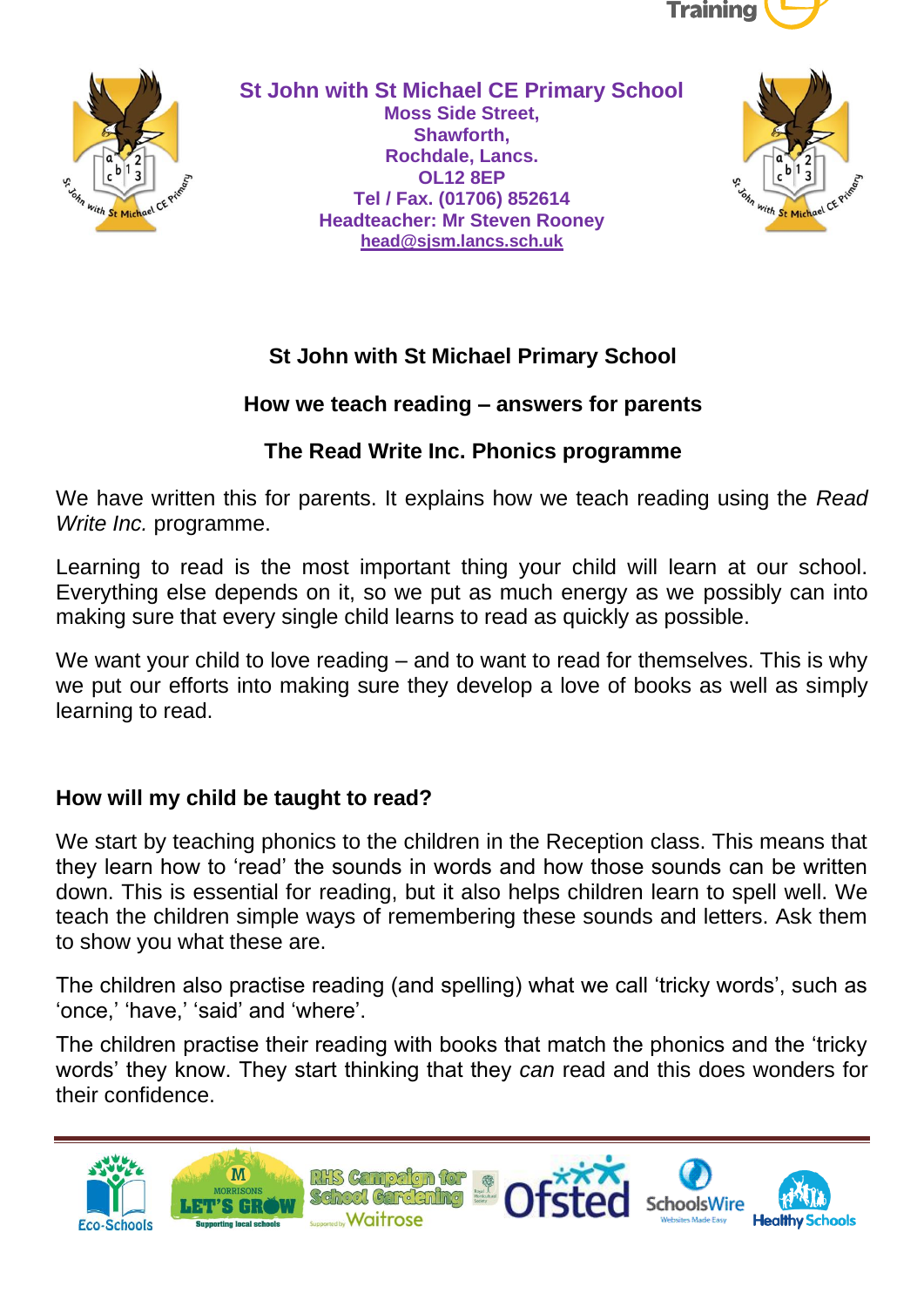The teachers read to the children, too, so the children get to know all sorts of stories, poetry and information books. They learn many more words this way and it also helps their writing.

### **How will I know how well my child is doing?**

We will always let you know how well your child is doing.

We use various ways to find out how the children are getting on in reading. We use the information to decide what reading group they should be in. Your child will work with children who are at the same reading level as him or her. Children will move to a different group if they are making faster progress than the others. Your child will have one-to-one support if we think he or she needs some extra help to keep up.

We also use a reading test so that we can make sure that all our children are at the level that they should be for their age compared to all the children across the country.

In the summer term, the government asks us to do a phonics check of all the Year 1 children. That gives us extra information about their progress. We will talk to you about how well your child has done, and especially if we have any worries at all.

#### **How long will it take to learn to read well?**

By the end of Year 2, your child should be able to read aloud books that are at the right level for his or her age. In Year 3 we concentrate more on helping children to understand what they are reading, although this work begins very early on. This happens when the teacher reads to the children and also when the children read their own story book.

#### **How do I know the teaching will be good?**

All the staff have been trained to teach reading in the way we do it in this school. We believe that it is very important that all the teachers and teaching assistants work in the same way. Senior teachers watch other teachers teaching to make sure that the children are learning in the way we want them to learn.

If you are worried about the teaching or you have any questions, please come to school and talk to us.

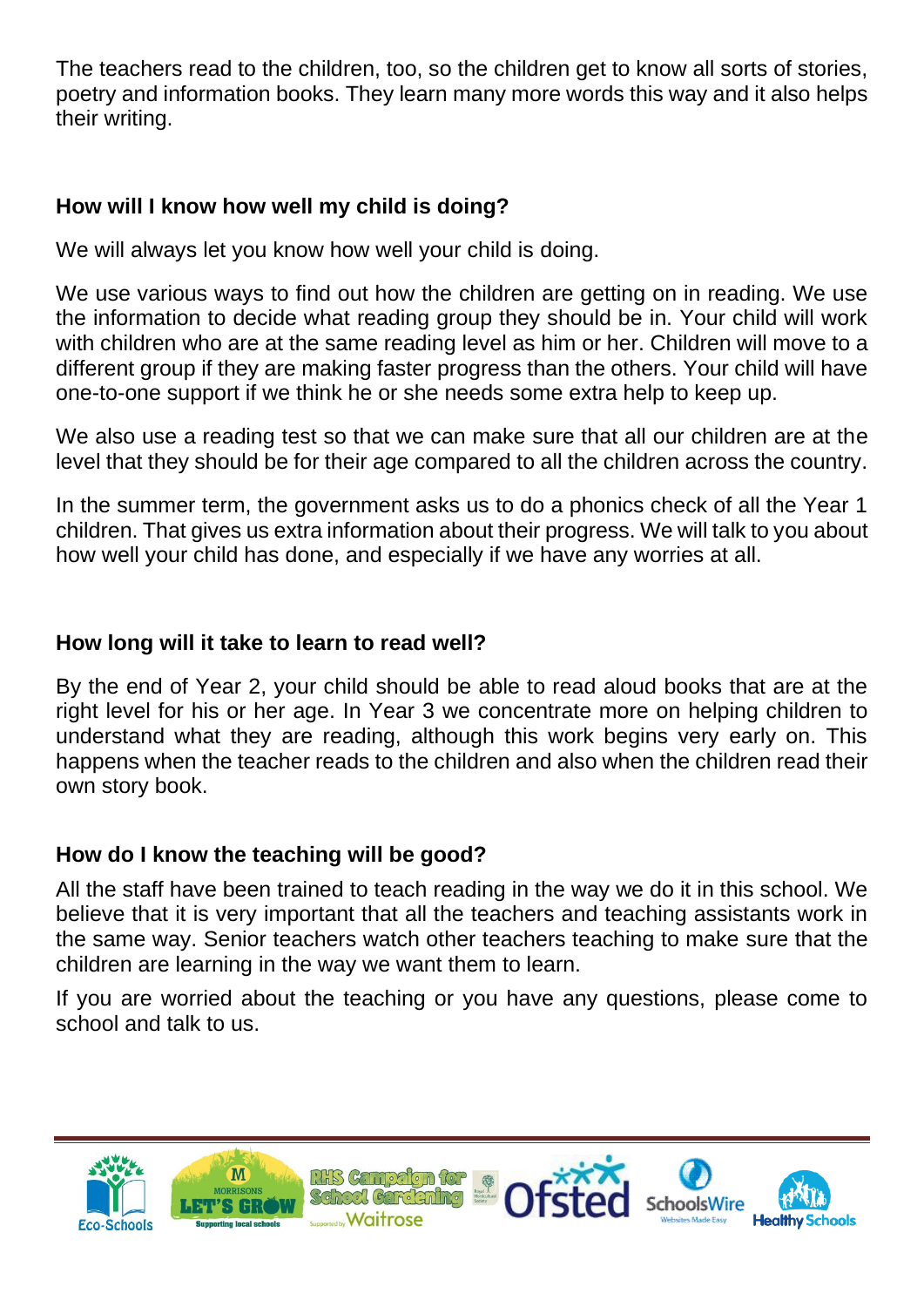## **What can I do to help? Is there anything that I shouldn't do?**

You will be invited to a meeting so that we can explain how we teach reading. Please come and support your child. We would very much like you to know how to help.

Your child will bring different sorts of books home from school. It helps if you know whether this is a book that your child can read on their own or whether this is a book that you should read *to* them. The teacher will have explained which is which. *Please* trust your child's teacher to choose the book(s) that will help your child the most. Help your child to sound out the letters in words and then to 'push' the sounds together to make a whole word. Try not to refer to the letters by their names. Help your child to focus on the sounds. You can hear how to say the sounds correctly at this link:

<https://ruthmiskin.com/en/find-out-more/parents/#lg=1&slide=2>

Sometimes your child might bring home a picture book that they know well. Please don't say, 'This is too easy.' Instead, encourage your child to tell you the story out loud; ask them questions about things that happen or what they think about some of the characters in the story.

We know parents and carers are very busy people. But if you can find time to read to your child as much as possible, it helps him or her to learn about books and stories. They also learn new words and what they mean. Show that you are interested in reading yourself and talk about reading as a family. You can find out about good stories to read to your child here:<https://www.facebook.com/miskin.education>

# **Does it matter if my child misses a lesson or two?**

It matters a lot if your child misses school. The way we teach children to read is very well organised, so even one missed lesson means that your child has not learnt something that they need to know to be a good reader.

# **What if he or she finds it difficult to learn to read?**

We want children to learn to read, however long it takes us to teach them. We will find out very quickly if your child is finding reading difficult. First, we move children to a different group, so that we can make sure that they have learnt what they need to know. If they still struggle, we give them extra time with an adult, on their own. These adults are specially trained to support these children. Your child will still be in the same group with the other children and won't miss out on any of the class lessons.

If we have any serious worries about your child's reading, we will talk to you about this.